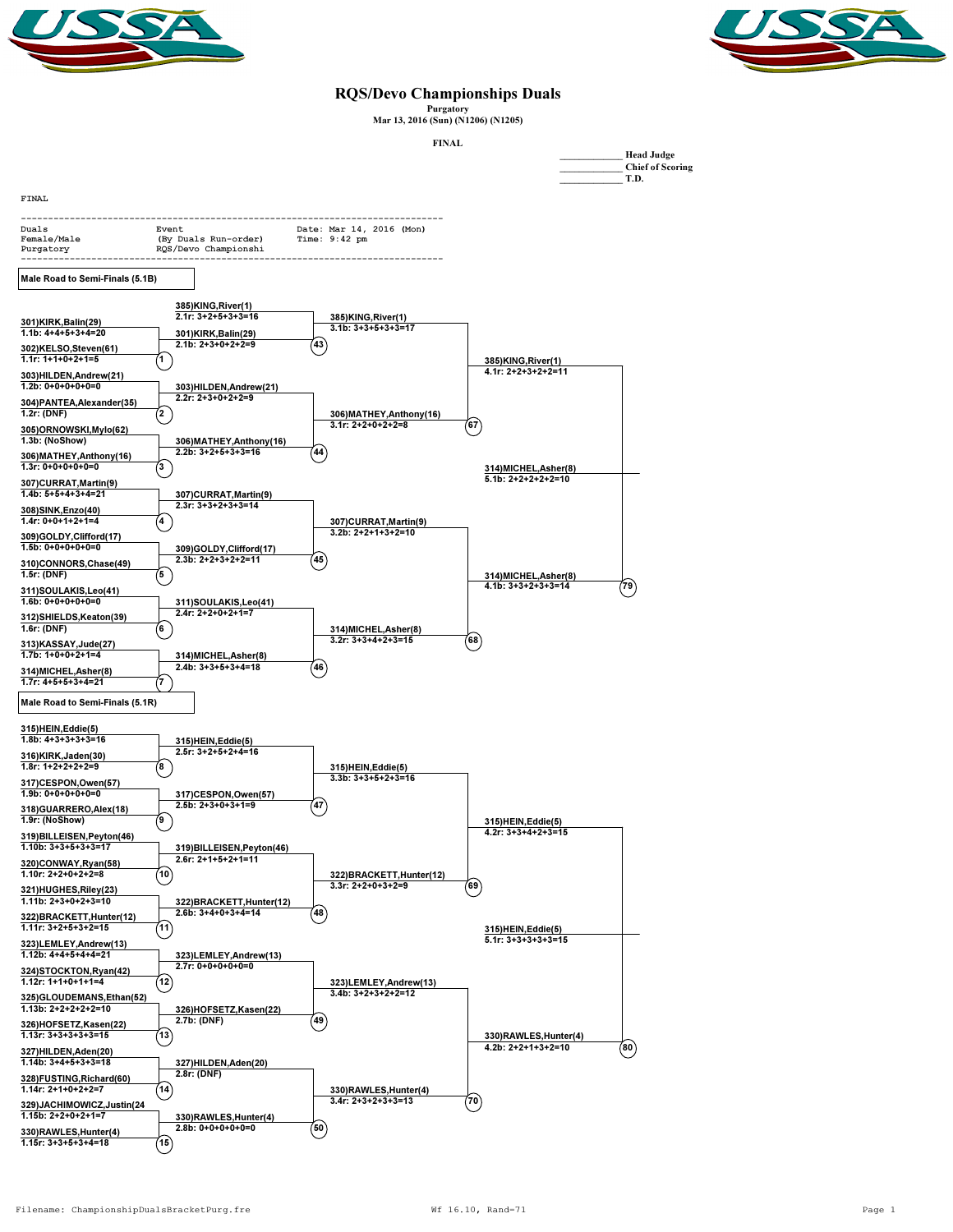Duals Event Date: Mar 14, 2016 (Mon)<br>Female/Male (By Duals Run-order) Time: 9:42 pm Female/Male (By Duals Run-order)<br>Purgatory RQS/Devo Championshi  $RQS/Devo *Championshi*$ 

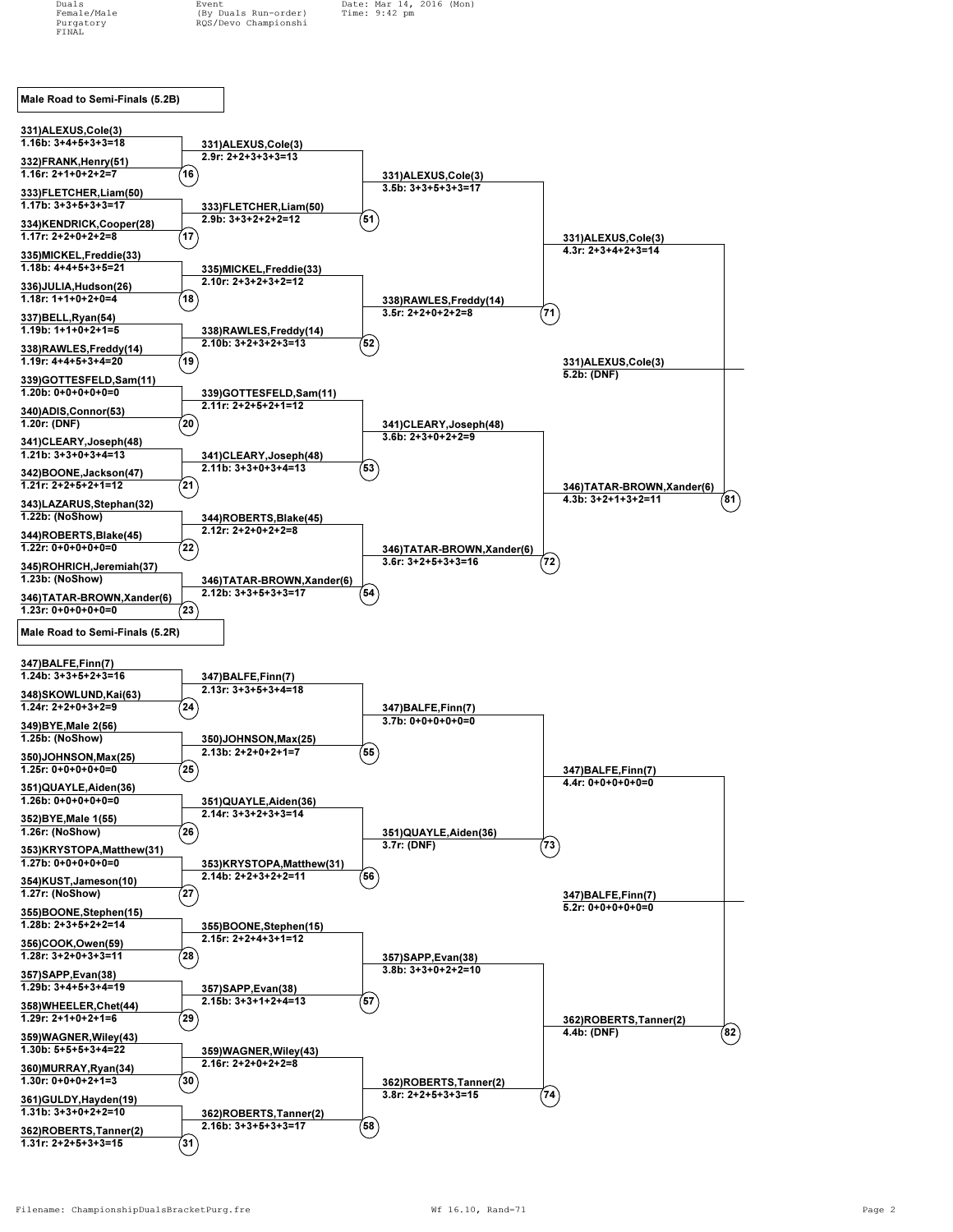FINAL

Duals Event Date: Mar 14, 2016 (Mon)<br>Female/Male (By Duals Run-order) Time: 9:42 pm Female/Male (By Duals Run-order)<br>Purgatory RQS/Devo Championshi RQS/Devo Championshi

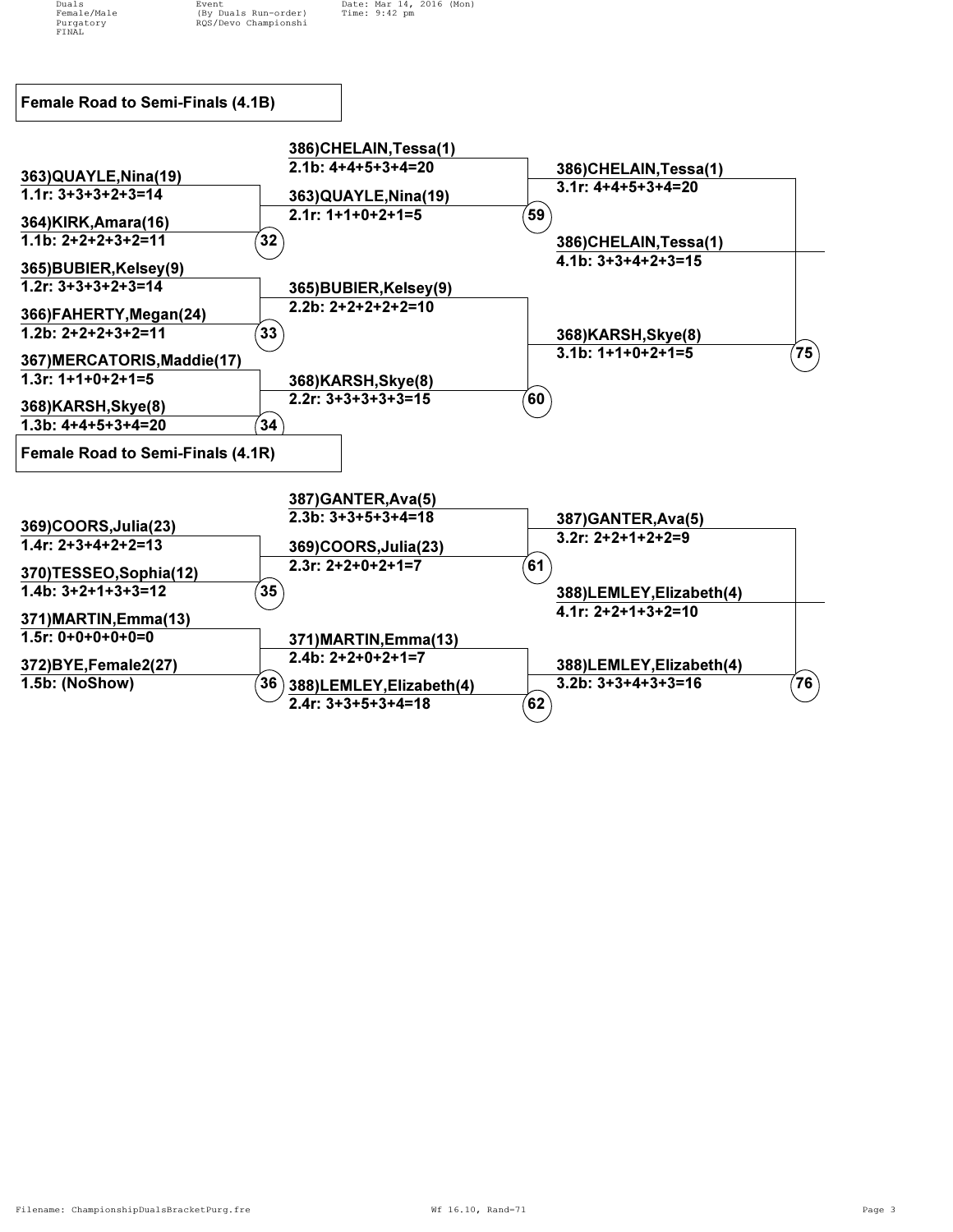

FINAL